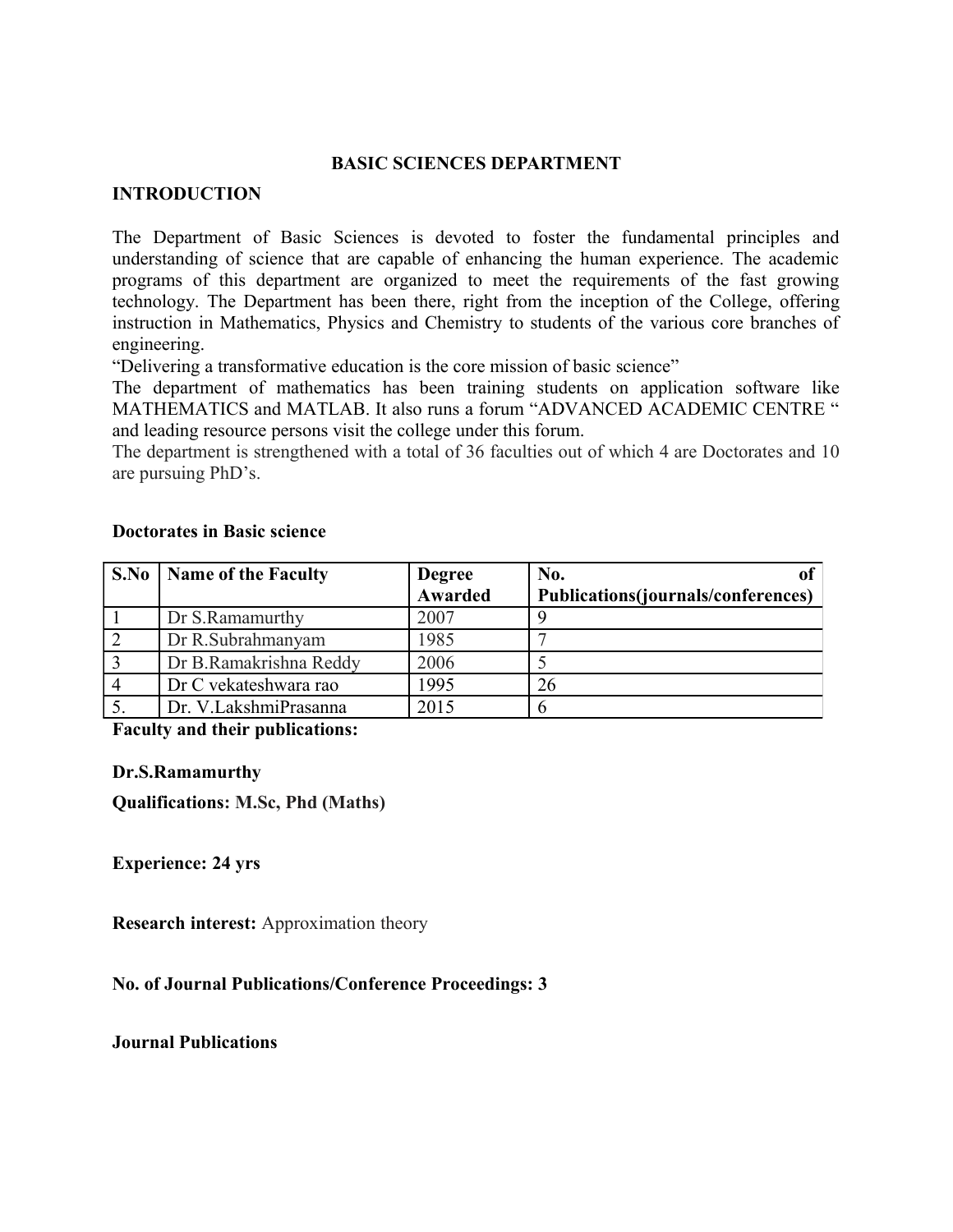## **International**

- **1.** International Journal, **Parametric fitting of non function like curves by minmaxtion and minaddition** International Journal Of scientific & Innovation Mathematical research (IJSIMR) ISSN 2347-307X, 3/1/2014.
- **2.** Curvature **Presenting Piece Wise Approximation Of Closed Curves BY Minmaxtion** in International Journal Of Applied Mathematics &Statistical science (IJAMSS) ISSN 2347-307X,7/1/2014.
- **3. Connective Stem Determination by Minmaxion in** International journal of Modern Sciences and Engineering Technology(IJMSET) International journal of Modern Sciences and Engineering Technology(IJMSET) ISSN 2349-3755 ,14.

## **Dr. C. R. VENKATESWARA RAO**

**Qualifications: M.Sc, Phd (chemistry) , POSTDOCTORAL**

**Experience:** 18 yrs

**Research Interest:** 'Synthesis, Characterization and Superconductivity Studies of Single Crystals of High  $T_c$  Oxides and Fullerides'.

## **No. of Journal Publications/Conference Proceedings: 27**

#### **Journal Publications**

#### **International**

1. Growth, characterization and superconductivity studies on CaLaBaCu3O7-x single crystals, C.R.Venkateswara Rao, P.Murugakoothan, R.Jayavel, C.Subramanian and P.Ramasamy, J.Mater.Sci.Lett., 11 (1992) 145-147.

2. Growth of CaLnBaCu3O7-d (Ln=La, Pr and Nd) single crystals by the flux technique, C.R.Venkateswara Rao, P.Murugakoothan, R.Jayavel, C.Subramanian and P.Ramasamy, Supercond.Sci.Technol., 6 (1993) 443-446.

3. Tunneling studies on single crystals of superconducting Bi2Ca1-xYxSr2Cu2O8+y H.Srikanth, A.K.Raychaudhuri, C.R.Venkateswara Rao, P.Ramasamy, H.N.Aiyer and C.N.R.Rao, Physica C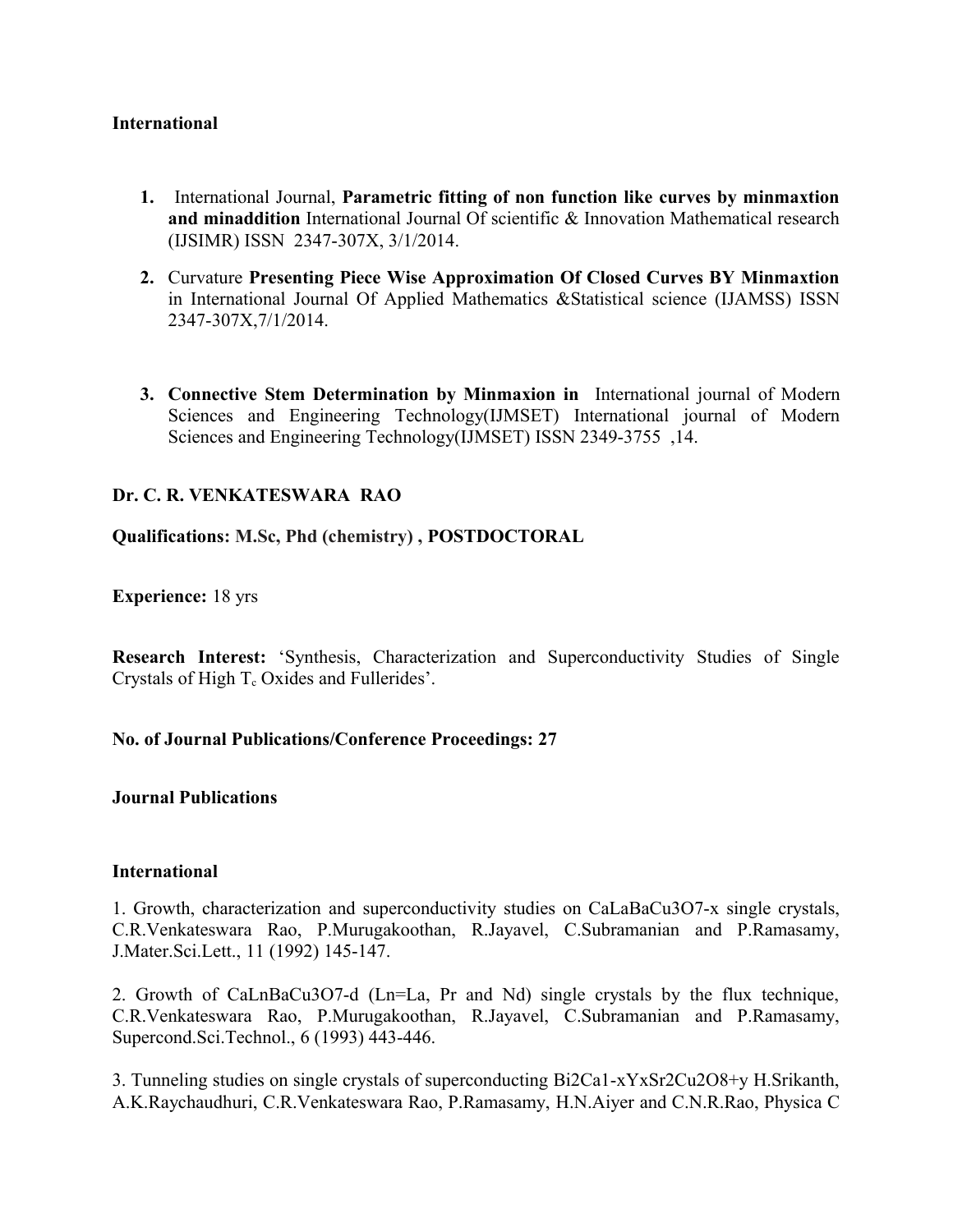200 (1992) 372-376.

4. Structural and crystal field studies on a single crystal of PrBa2Cu3O7-x , S.Uma, T.Sarkar, M.Seshasayee, G.Rangarajan, C.R.Venkateswara Rao and C.Subramanian, Solid State Comm., 87 (1993) 289-293.

5. Growth of YBCO and NBCO single crystals, P.S.Kumar, R.Jayavel, P.Murugakoothan, C.R.VenkateswaraRao, C.Subramanian and P.Ramasamy, Mod.Phy.Lett.B, 4 (1990) 1289-1294.

6. Preparation and characterization of BiSrCaCuO through glassy route, R.Jayavel, P.Murugakoothan, C.R.Venkateswara Rao, C.Subramanian, P.Ramasamy, A. Chakravarti, R.Ranganathan and A.K.Raychaudhuri, Solid State Comm., 79 (1991) 421-424.

7. Growth and morphology studies of La2-xSrxCuO4 single crystals, R.Jayavel, P.Murugakoothan, C.R.Venkateswara Rao, C.Subramanian and P.Ramasamy, Mat.Res.Bull., 26 (1991) 945-950.

8. Growth and characterization of Bi2Sr2CaCu2-xNixO8 single crystals, P.Murugakoothan, R.Jayavel, C.R.Venkateswara Rao, C.Subramanian and P.Ramasamy, Mod.Phy.Lett. B 5 (1991) 1989-1995.

9. Superconductivity and morphological studies on Bi2Sr2CaCu2O8 single crystals grown from stoichiometric and nonstoichiometric melts, R.Jayavel, P.Murugakoothan, C.R.Venkateswara Rao, C.Subramanian, P.Ramasamy, B.V.Kumarasamy and A.V.Narlikar, Bull.Mater.Sci., 14 (1991) 1343-1348.

10. Growth and characterization of Bi2Sr2CaCu2Oy by floating zone method, P.Murugakoothan, R.Jayavel, C.R.Venkateswara Rao, C.Subramanian and P.Ramasamy, Mat.Chem.Phys., 31 (1992) 281-284.

11. Crystal growth of high temperature superconductors, R.Jayavel, P.Murugakoothan, C.R.Venkateswara Rao, C.Subramanian and P.Ramasamy, Indian J.Pure and Appl.Phys., 30 (1992) 502-510.

12. Textured growth and orientation dependence of hardness measurement on superconducting Bi2Sr2CaCu2Oy, P.Murugakoothan, R.Jayavel, C.R.Venkateswara Rao, C.Subramanian and P.Ramasamy, J.Mat.Sci.Lett., 11 (1992) 1650-1652.

13. Growth of large size single crystals and whiskers of Bi2Sr2CaCu2O8 by step cooling method, R.Jayavel, C.Sekar, P.Murugakoothan, C.R.VenkateswaraRao, C.Subramanian and P.Ramasamy, J.Crystal Growth, 131 (1993) 105-110.

14. Growth of superconducting Bi2Sr2CaCu2O8 single crystals using K2CO3 flux, R.Jayavel, P.Murugakoothan, C.R.Venkateswara Rao, C.Subramanian and P.Ramasamy, Supercond.Sci.Technol. 6 (1993) 349-352.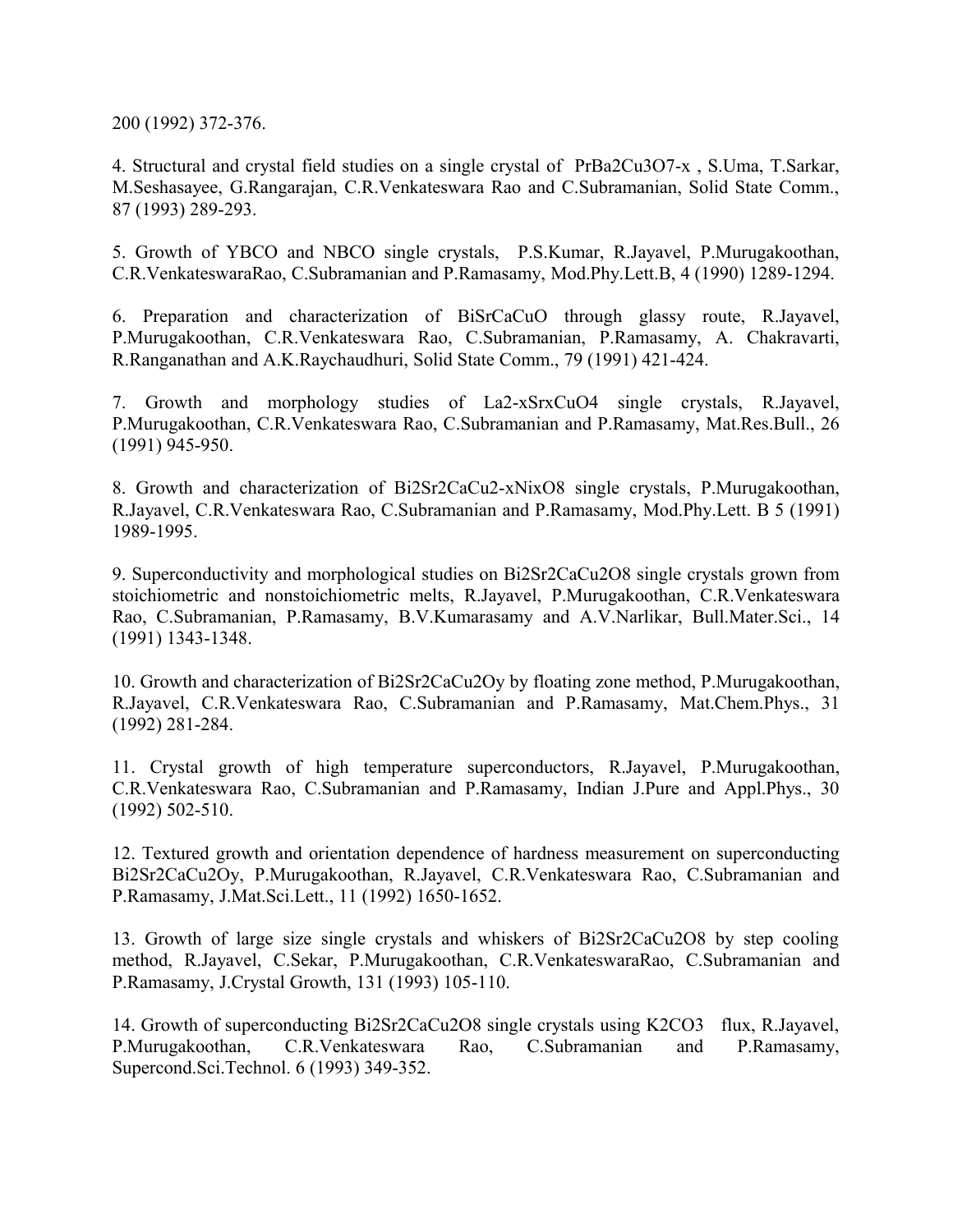15. Growth and characterization of bulk-textured Bi2Ca1-xYxSr2Cu2O8 by the float zone technique, P.Murugakoothan, R.Jayavel, C.R.Venkateswara Rao, C.Subramanian and P.Ramasamy, Supercond.Sci.Technol., 7 (1994) 367-371.

16. Growth of large size twin free YBa2Cu3O7-x single crystals by a temperature gradient, R.Jayavel, P.Murugakoothan, C.R.Venkateswara Rao, C.Subramanian and P.Ramasamy, J.Crystal Growth, 137 (1994) 273-277.

17. Growth and characterization of C60 single crystals from pure C60 and fullerite, C.Sekar, C.R.Venkateswara Rao and C.Subramanian, Fullerene Sci.Technol. 3 (1995) 343-358.

18. Growth of C60 single crystals from cyclohexane and vapour and their characterization, C.Sekar, C.R.Venkateswara Rao and C.Subramanian, Phys.Stat.Sol.(a) 151 (1995) 9-15.

19. Magnetic and transport studies on RIrAl (R=Y, La, Ce, Pr and Nd) compounds : mixedvalent behaviour of CeIrAl, N.Harish Kumar, Latika Menon, C.R.Venkateswara Rao, S.K.Malik, P.Raj, A.Sathyamoorthy and K.Shashikala, Solid State Comm., 109 (1999) 345-349.

20. Synthesis and properties of bitetraselenafulvalene, Masahiko Iyoda, Kenji Hara, C.R.Venkateswara Rao, Yoshiyuki Kuwatani, Kazuo Takimiya, Atsushi Morikami, Yoshio Aso, and Tetsuo Otsubo, Tetrahedron Letters, 40 (1999) 5729-5730.

21. The hydriding behaviour of UFe1-xNixAl system  $(0 \le x \le 0.75)$  and magnetic studies onUFe1-xNixAlH0.8 P.Raj, A.Sathyamoorthy, K.Shashikala, N.Harish Kumar,C.R.Venkateswara Rao and S.K.Malik, J.Alloys Compd. 296(1-2), 20-26 (2000).

22. Hydride phases, structure, and magnetic properties of UNiAlHy system P. Raj, K. Shashikala, A. Sathyamoorthy, N. Harish Kumar, C. R. Venkateswara Rao, and S. K. Malik., Phy.Rev. B 63 (2001) 94414-1

23. CeIrGaHy system : Hydrogen induced structural and valence change P. Raj,K.Shashikala, A. Sathyamoorthy, C. R. Venkateswara Rao, and S. K. Malik., Solid State Comm.,120 (2001) 375-378

24. U(Fe1-xNix)AlHy system : new hydride phases, structural and magnetic properties, P. Raj, K. Shashikala, A. Sathyamoorthy, N. Harish Kumar, C. R. Venkateswara Rao, and S. K. Malik., Physica B, 312-313 (2002) 885-887

25. Hydriding of the mixed-valent compound CeRhIn: structural and magnetization studies, P. Raj, K. Shashikala, A. Sathyamoorthy, C. R. Venkateswara Rao, D.Kundaliya and S. K. Malik., J.Alloys Comp. 345 (2002) L1-L3

26. Spin pseudogap in La2-xSrxCuO4 studied by neutron scattering, C.H. Lee, K. Yamada, H. Hiraka, C.R. Venkateswara Rao, Y. Endoh, Phys.Rev.B, 67, 134521 (2003)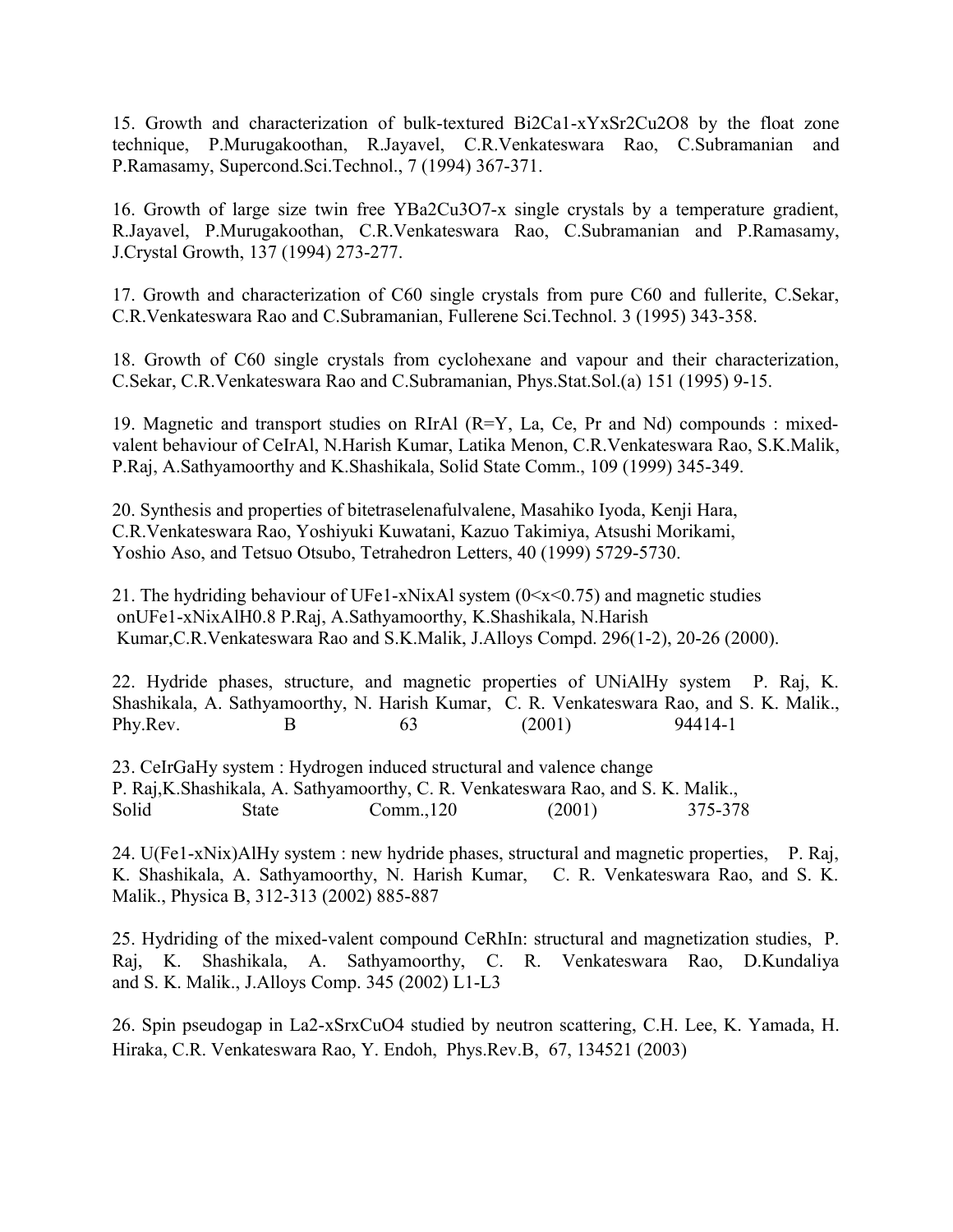27. Crystallization of self-assembled polyoxovanadate nano-clusters by diffusive mixing of  $VO^{2+}$  and  $VO_4^{3-}$  in aqueous medium (submitted).

 **V.N.RamaDevi Qualifications :** Ph.D



**Experience: 14 years Research Interest:** Queuing theory **No. of Journal Publications/Conference Proceedings: International**

- *1.* Rama Devi V.N and Chandan.K. Optimal Strategy Analysis of Two-Phase, N-Policy of M/EK/1 Queuing System with System Break -Downs and Balking, International Journal of Sciences: Basic and Applied Research (IJSBAR) ISSN 2307-4531 *(IJSBAR) (2014) Volume 16, No 1, pp 455-474*
- *2.* Rama Devi V.N and Chandan.K. Optimal control of two-phase MX/Ek/1 queueing system with server Start-up, N-Policy, unreliable server and Balking, International Journal of Scientific and Research Publications, Volume 4, Issue 6, June 2014 1 ISSN 2250-3153, Volume 4, Issue 6, June 2014.
- *3.* Rama Devi V.N and Chandan.K. Optimal Control of Two-Phase MX/M/1 Queueing System with Server Start-Up, N-Policy, Unreliable Server and Balking, The International Journal Of Science & Technoledge (ISSN 2321 – 919X), Vol 2 Issue 5 May, 2014,pp 214-226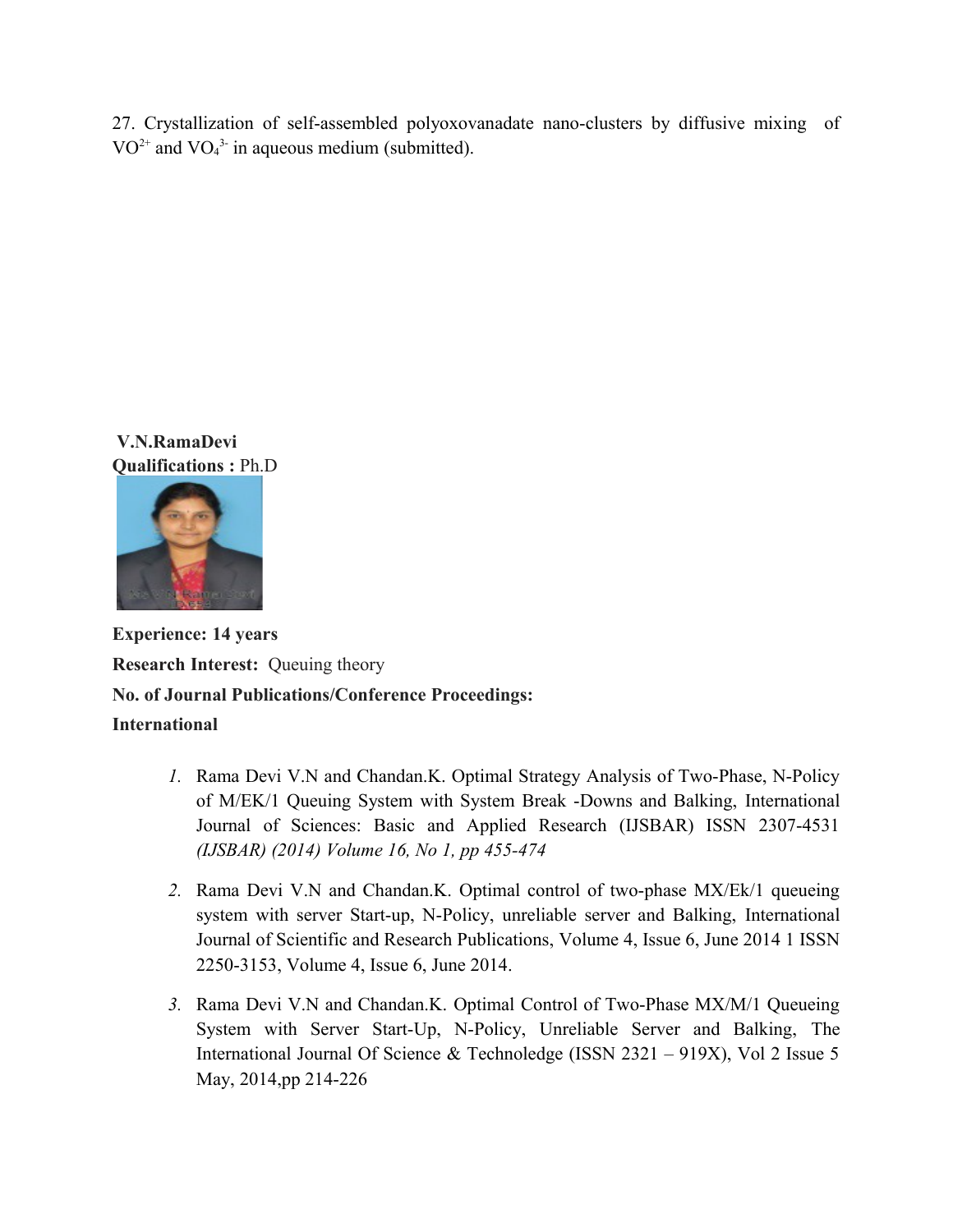*4.* Rama Devi V.N and Chandan.K. Optimal control of two-phase M/M/1 queueing system with server Start-up, N-Policy, unreliable server and Balking, The International Journal Of Engineering And Science (IJES) || Volume || 3 || Issue || 4 || Pages || 59-69 || 2014 || ISSN (e): 2319 – 1813 ISSN (p): 2319 – 1805

## **Conference Proceedings**

## **International**

1. Presented a paper in International conference on STATISTICS&INFORMATION TECHNOLOGY FOR A GROWING NATION from 22 Nov-2 Dec,2014, Sri Venkateswara University,Tirupati,A.P.

## **National**

**1.** Presented a paper in National conference on "Mathematical And Applications-2011",Dhule, Maharashtra,India.

## **Mr.M.Sreedhar, Associate Professor, Dept. of Physics**

**Qualifications: Ph.D** (Physics) (JNTU-H, in progress, Registered 2010),

**M.Tech** (Energy Management) (SVU Tirupati-2002),

**M.Sc** (Solid State Physics)(Acharya Nagarjuna | | | | | | | | University-2000).





**Experience:** 14+ Years

**Research interest:** Solid State Physics, Electromagnetism, Materials Science .

## **Journal Publications: International: 1**

1. Sridhar Mandava, Subrahmanyam Ramachandrula and Aparna Yarramareddy **"Effect of Thermal Treatment of a Ferro Magnetic Core on Induced EMF" , International Journal "Procedia Materials Science", Elsevier, ISSN** 2211-8128,Vol 6, April 2014, PP: 436-443.

## **National Conference Proceedings: 6**

**1. Magneto Electric Effects due to Ferromagnetic Material"** at the First **National Conference on Applied Physics and Materials Science, ISBN** 978-93-82570-10-3,PP: 165-167, July 2013 organized by Department of Physics, Vasavi College of Engineering on  $19^{th}$  &  $20^{th}$  July 2013.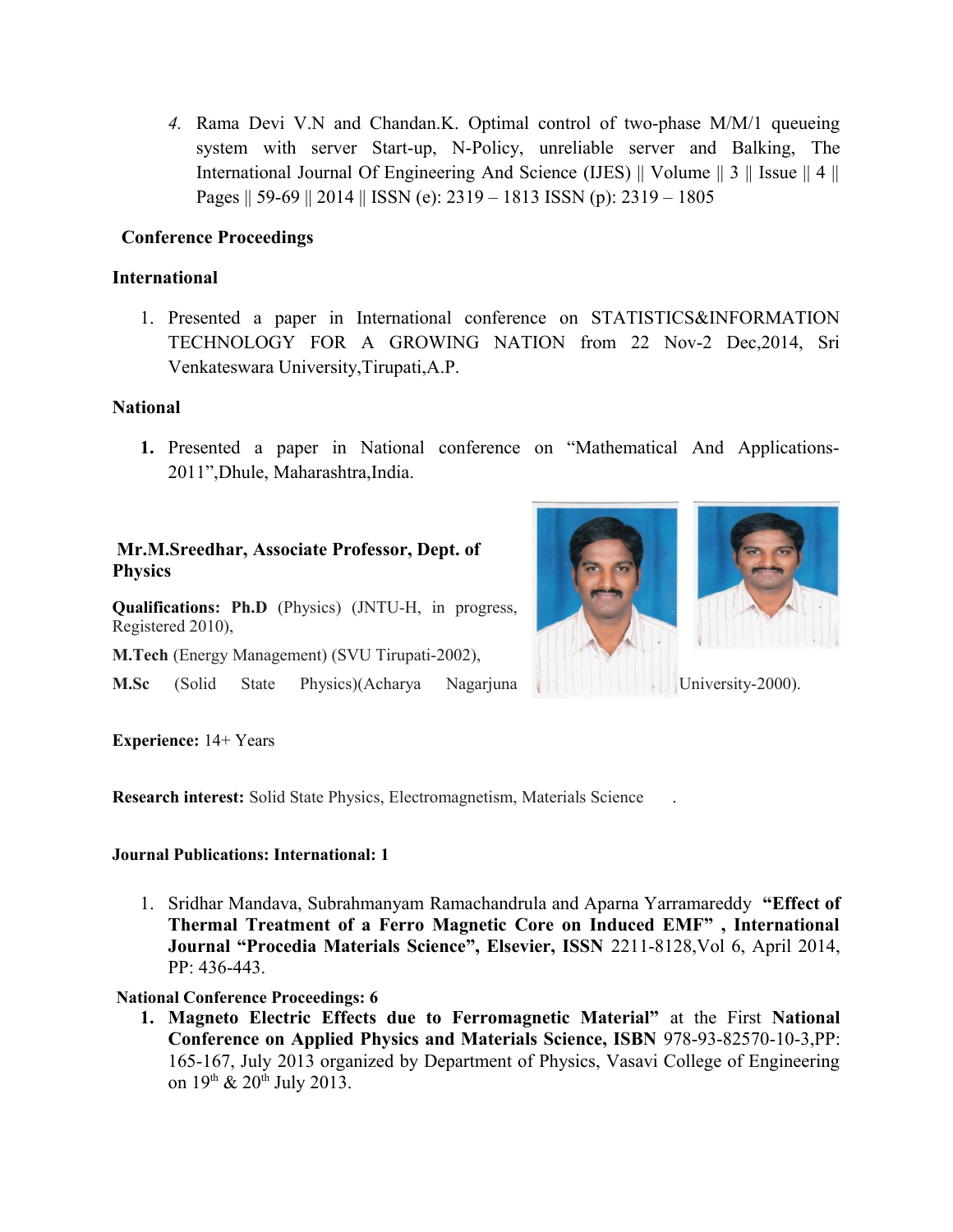- **2. Sridhar Mandava,** Subrahmanyam Ramachandrula and Aparna Yarramareddy "**Thermal variation of Induced EMF and Permeability in a Ferro magnetic Material"** at the Third **National Conference on Applied Physics and Materials Science, ISBN** 978-93-82570-64-6,PP: 107-109, August 2015 organized by Department of Physics, Vasavi College of Engineering on 7-8th August 2015.
- **3.** J Kishore Babu, **Sridhar Mandava** and KVR Murthy **"Luminescence Studies of BaY2O4: Eu Phosphor"** at the Third **National Conference on Applied Physics and Materials Science, ISBN** 978-93-82570-64-6,PP: 117-120, August 2015 organized by Department of Physics, Vasavi College of Engineering on 7-8<sup>th</sup> August 2015.

**Sridhar Mandava,** Subrahmanyam Ramachandrula, Aparna Yarramareddy and J Kishore Babu **"Heating Effects of Nickel on the Induced EMF and Effective Resistance of Secondary coil"** at the First **National Conference on Materials For Specific Applications, ISBN** 978-81-929088-4-7,PP:123-125, March 2016 organized by Department of

- **4. Sridhar Mandava,** Subrahmanyam Ramachandrula and Aparna Yarramareddy "Thermo Physics, GRIET on 29-30<sup>th</sup> March 2016.
- **5.** K Rama Krishna, **Sridhar Mandava**, K Vijaya Kumar and D Ravinder **"Magnetic Properties of Copper Zinc mixed ferrite nano particles synthesized by citrate precursor method"** at the First **National Conference on Materials For Specific Applications, ISBN** 978-81-929088-4-7,PP:80-82,March 2016 organized by Department of Physics, GRIET on 29-30<sup>th</sup> March 2016.
- **6.** J Kishore Babu, **Sridhar Mandava**, A.S.Sai Prasad and KVR Murthy **"Photoluminescence Studies of Eu doped CaAl2O4 Phosphor"** at the First **National Conference on Materials For Specific Applications, ISBN** 978-81-929088-4-7,PP:115- 118, March 2016 organized by Department of Physics, GRIET on 29-30<sup>th</sup> March 2016.

## **K.Vagdevi, Assistant Professor of Physics**

**Qualifications:**Ph.D(Physics)(JNTUA,inprogress,Registered 2010),M.Tech (Space Tech&Applicatios)(S.V.U,2003),M.Sc (SVU,2001).

**Experience:** 10 years

**Research Interest:** Condensed Matter physics, Fiber optics

## **No. of Journal Publications/ Conference Proceedings:** 10 **Journal Publications:**

- **1.** K.Vagdevi "First Principles Study of Interactions of Graphene Layer Adsorbed with Beryllium" International Journal of Advanced Research in Physical Sciences, ISSN:2349- 7882, 01-07-2015.
- **2.** K.Vagdevi "Study of Strucutural,Electronic and OPTICAL PROPERTIES OF PURE GRAPHENE and GRAPHENE ADSORBED WITH BERYLLIUM ATOMS FORM DFT CALCULATIONS", International Journal of Atoms and Molecules, ISSN: 2277- 1247, 01-06-2015.

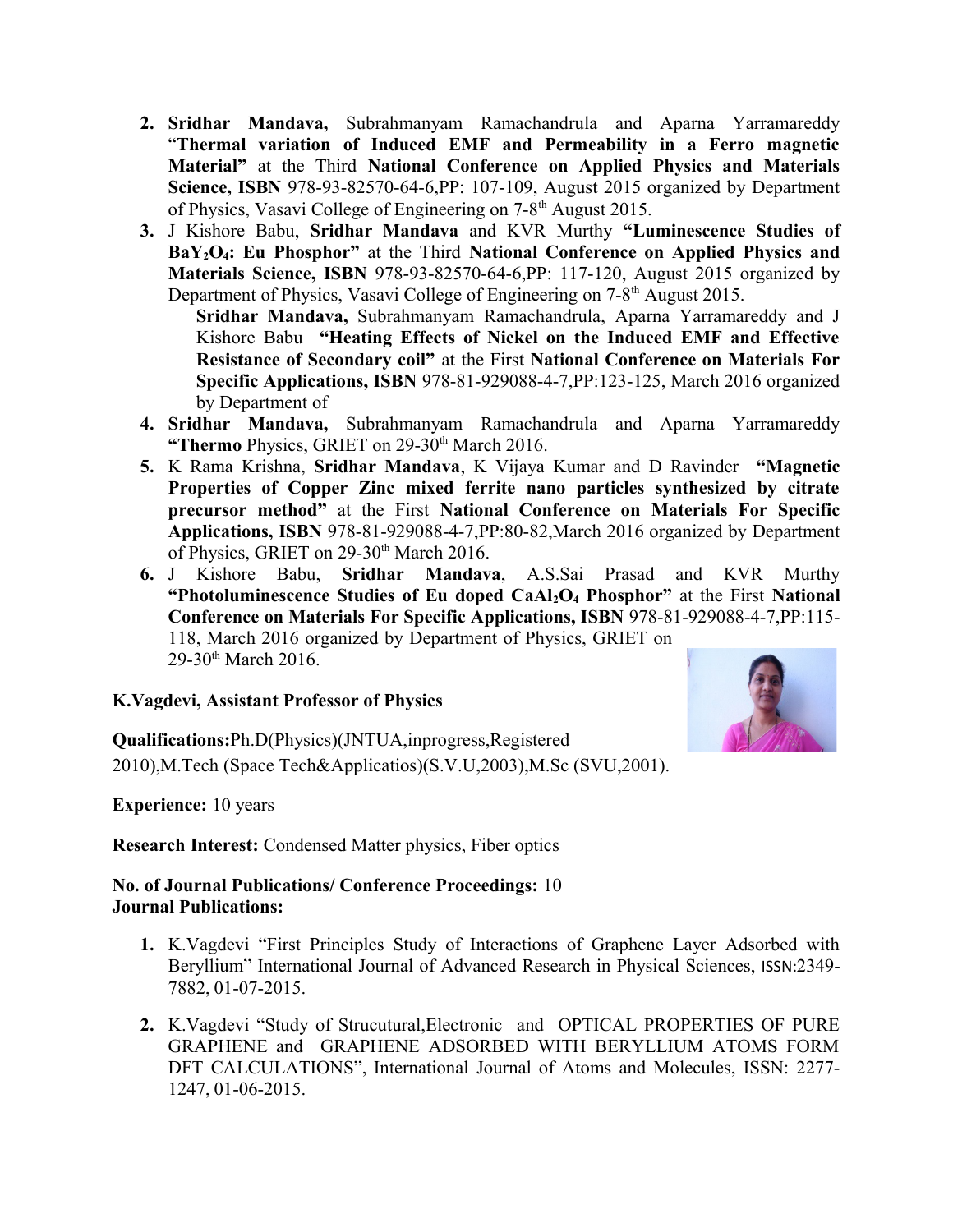# **Conference Proceedings**

# **International:**

- 1. K.Vagdevi "Negative Differential Conductance in Graphene Layer adsorbed with Beryllium", Materials today Proceedings,Elsevier Publications, GRIET, Hyderabad June 30, 2016
- 2. K.Vagdevi "First Prinicple study of Tunable band gap in Bilayer Graphene (BLG)", Materials today Proceedings,Elsevier Publications, March 30, 2015, MLRIT, Hyderabad.

# **National**

- 1. K.Vagdevi, "A study on interaction between Bilayer Graphene and SiO2 surface using DFT Calculations" Proceedings of National Conference on Materials for Specific Applications. 29-30 March 2016,GRIET,Hyderabad.
- 2. K.Vagdevi, "Photo Degradation of Methylene Blue in Water:using Al2o3 Nanoparticles" Procedings of second National Confernce on water, Environment and Society at JNTU Hyderabad (2015).
- 3. K.Vagdevi, "Study of Negative Differential Conductance in Graphene Layer Adsorbed with SnCl4 by using DFT Calculations" Proceedings of Third National Conference on Applied Physics and Materials Science. Aug 7 2-8015.Hyderabad.
- 4. K.Vagdevi, "DFT Calculation of SnCl4 adsorption on graphene" in Proceedings of Second National conference on Applied Physics and material Science ISSN 978-93- 82570-37-01-2, August 2014.Hyderabad.
- 5. K.Vagdevi, "Analysis of Polarised modes in Silica Fibers" Proceedings of National Conference on Applied Physics and Materials Science. July 19-20 2013
- 6. K.Vagdevi, "Glass embedded Nano particles" in National Conference at JNTUH, 2012.

# **Dr. V. Lakshmi Prasanna, Associate Professor of English**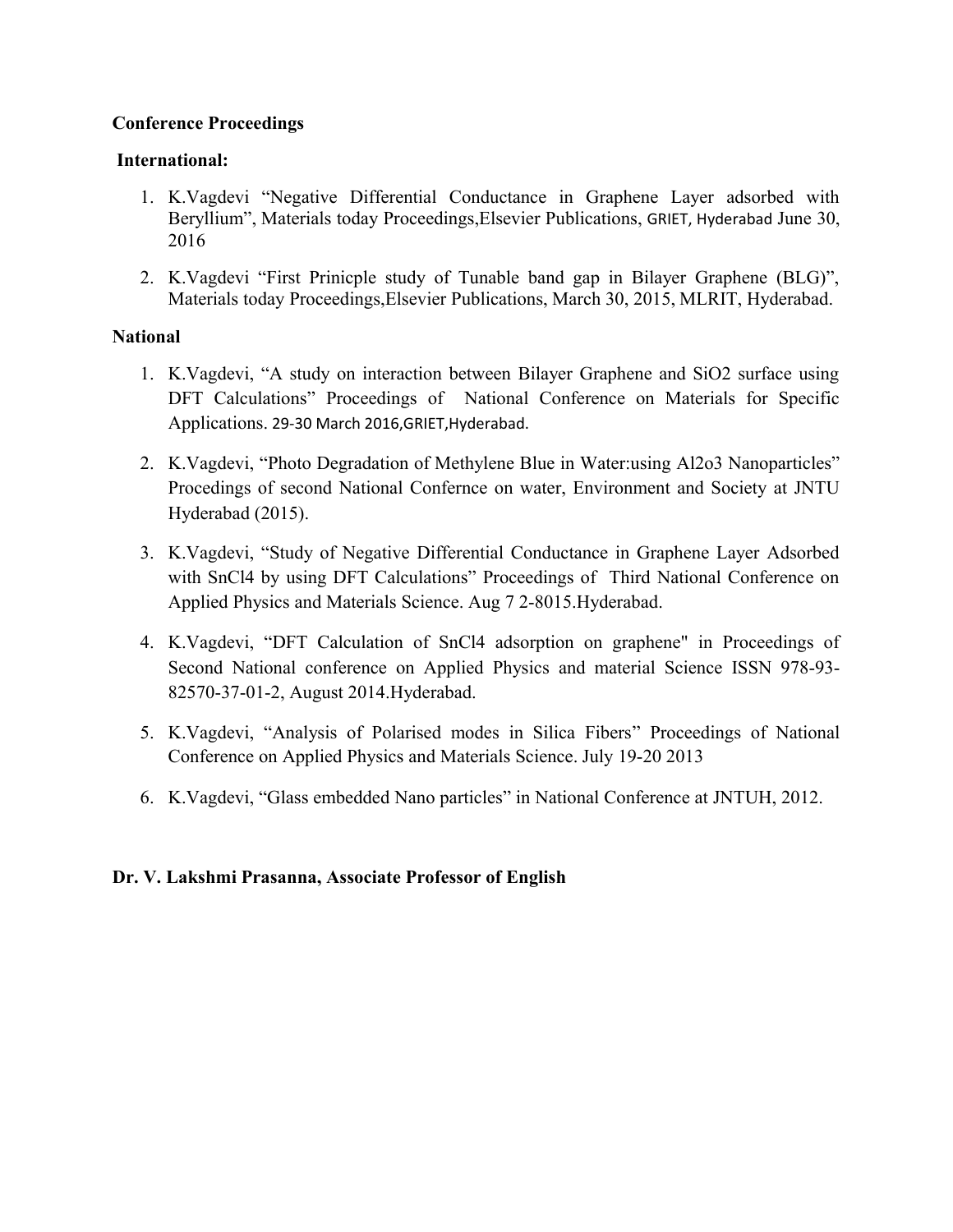

**Qualifications: M.A., M.Ed., Ph. D.** 

**Experience: 24** years

**Research Interest: Indian Writing in English** 

# **Journal Publications / Conference Proceedings:**

## **National Publications:**

 1. Dr.V. LakshmiPrasanna, Paper published in National Journal 'Triveni', -"Images of Women in the Novels of Nayantara Sahgal" March 2011

## **International publications:**

**2. Indian Writing in English: Objectives and Achievements**, volume: 7, Issue: 1, June 2014, ISSN 0972-0901, Cyber Literature: The International online Journal

- 3. **Nayantara Sahgal's Place In Indo-English Novel,** Volume: 7 Issue: 1 (June 2014) ISSN 0972-0901 Cyber Literature: The International Online Journal
- 4. "**Metaphor, Image and symbol in the poetry of Robert Frost"** IJELLH ISSN 2321-7065, Aug 2014, Impact Factor 2.317
- 5. **Gandhi an Ideology-Its impact on Nayantara Sahgals Thinking** IJELR ISSN 2349- 9451. Dec-2014.

6.

# **International Conferences:**

**7.** Dr. V. LakshmiPrasanna Paper Presented on "Teaching of English as a Second Language – a point of view" in International Seminar on Applied Linguistics conducted by ANU, Guntur (15-18 Dec 2010)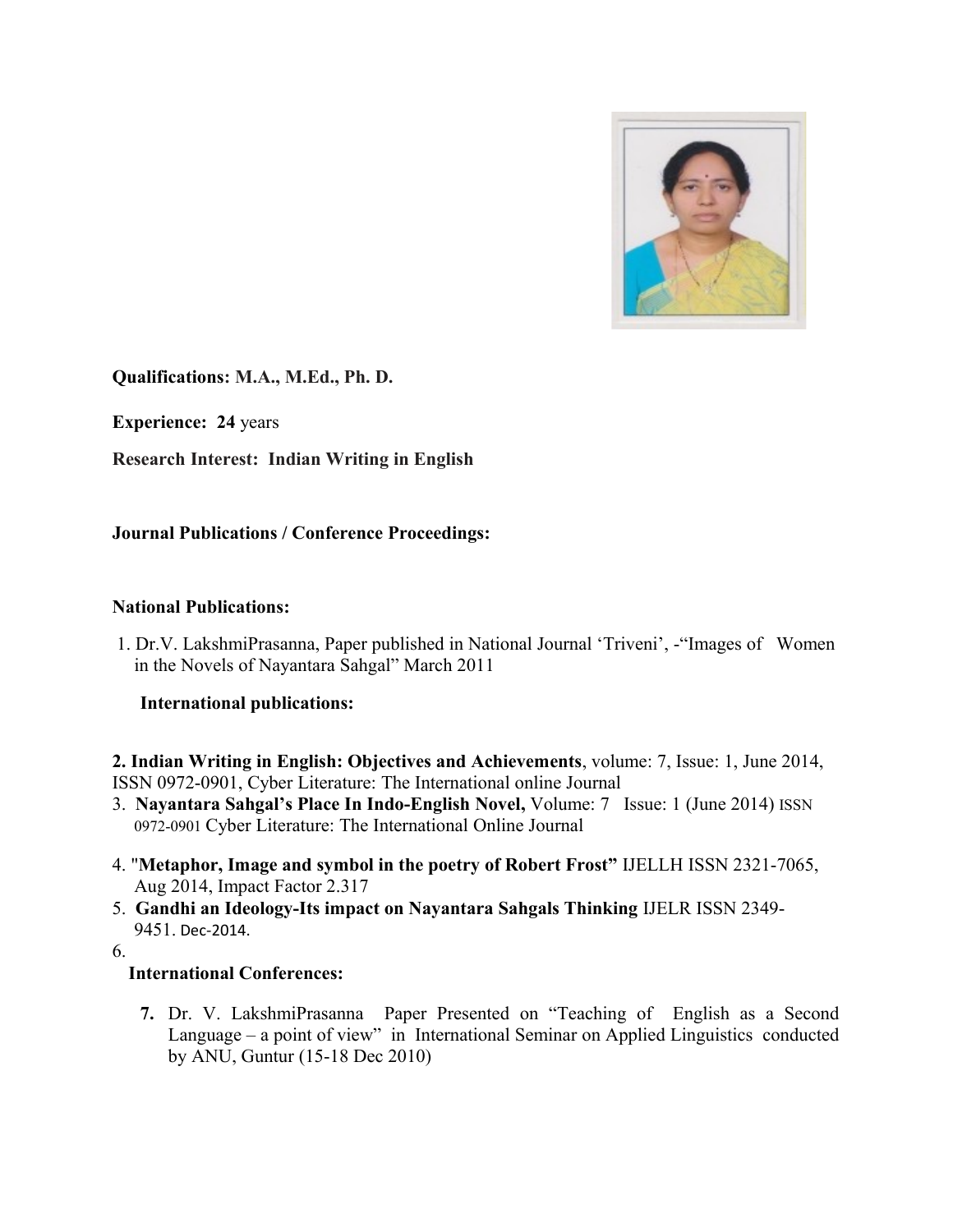- **8.** Dr. V. LakshmiPrasanna, Participated and Paper Presented in Three-Day International Conferences conducted by English and Foreign Languages university, Hyderabad on English Language Teacher Education in a Diverse Environment in Collaboration with British Council 2010, 2011&2013
- **9.** Dr. V. LakshmiPrasanna, Pper Presented on " The Role of Email in the communication process**- Netiquette in** International **Elt@I Rajastan Conference on Interfacing Language, Culture &Technology BITS Pilani, Rajastan.(8-9, Oct)**
- **10.** Dr.V. LakshmiPrasanna, Paper Presented on "The Role of Technology in Project-Based learning" in World Conference on Applied science, Engineering &Technology at GITAM University, Hyd.( 8 March,2013).
- **11.** Dr. V. LakshmiPrasanna, Paper Presented on "The Importance of Partition Literature in Indian Writing in English" in the International Conference on English Language and Literature: Readings and Reflections at GITAM University, Hyderabad on 7&8 August, 2015.
- **12.** Dr. V. LakshmiPrasanna, Paper Presented on "The Importance of Cross Cultural Communication in an Organization." at the International & Interdisciplinary Conference on Language,Literature Cultural Studies and Knowledge Resources (LLCSKR-2015) held at Vignan's University, Vadlamudi on 5&6 February,2015

## **National Conferences:**

- 13 . Dr.V. LakshmiPrasanna, Participated "National Practicum on Emerging Areas of Research in English Language &Literary studies" conducted by JNTUH (29 April, 2011).
- 14**. Dr.V. LakshmiPrasanna,** Paper presented on "The Role of Modern Communication-Industry",a National Conference on **The Frontiers of English Literature &The Patterns of English Language Teaching**(9 - 10 November 2012)Organized by Discipline of English Studies, Dept. of M & H ,Mahatma Gandhi Institute of Technology Gandipet, Hyderabad &ELTAI, Hyderabad Chapter.
- **15. Dr. V. LakshmiPrasanna,** Paper presented on "Evaluation Tools in Education", a National Conference On 'A **Paradigmatic shift in ELT: Empowerment of the English Classroom**' (1&2 February2013) conducted by Vasavi college of Engineering, Ibrahimbagh, Hyderabad.
- 16*.* **Dr. V. LakshmiPrasanna** , Paper presented on "Higher Order Thinking Skills in Education**"**, a National Conference on **Rethinking the Role of Humanities in Technical Education Pedagogies and Possibilities** (October 18-19, 2013) Organized by Department of Languages and Humanities BITS, Pilani, Hyderabad campus.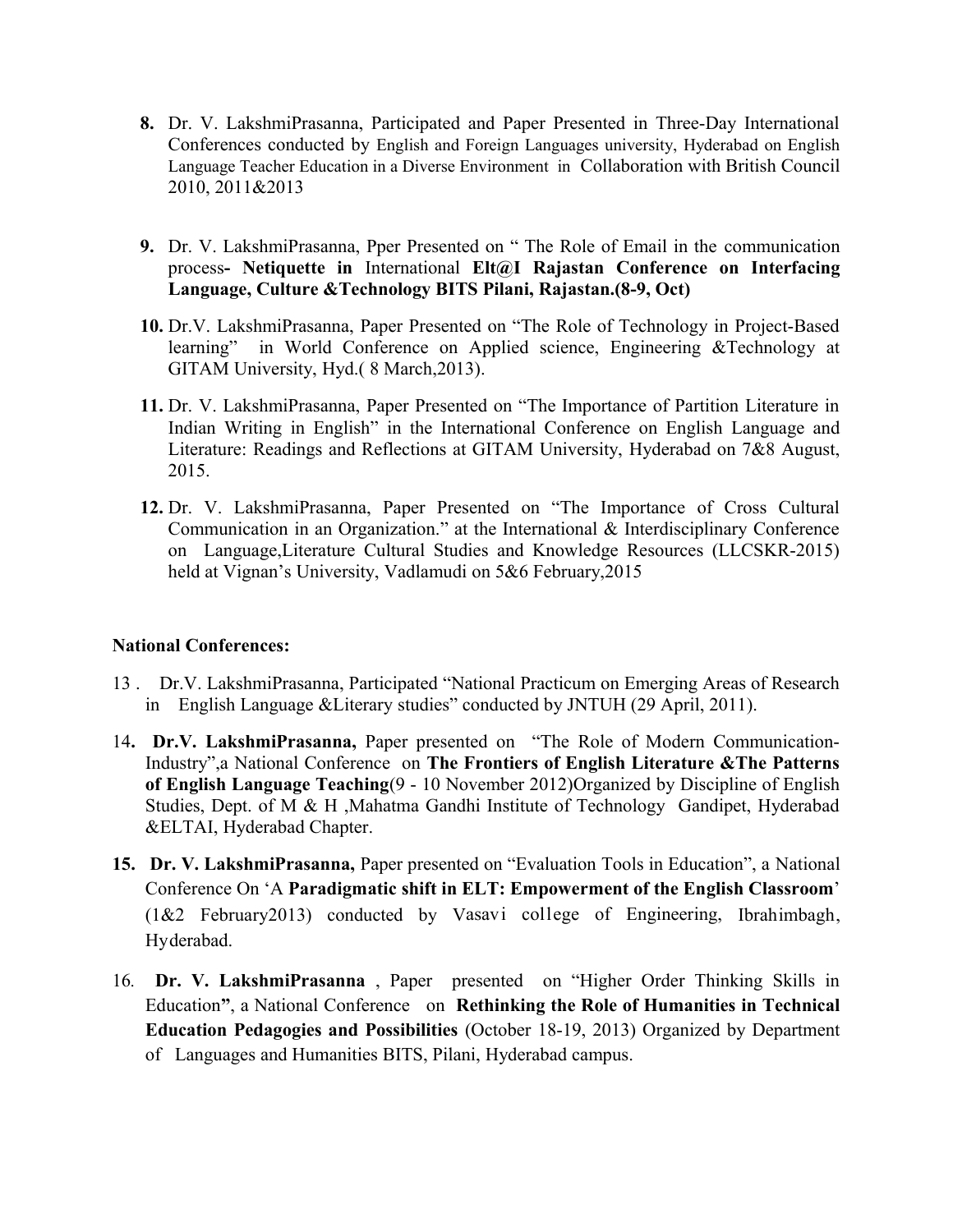17. Dr .V. LakshmiPrasanna, Participated in a two day National Symposium on "Teacher-Text-Student Interaction" during 13-14 December 2013 at JNTUH,Hyderabad.

## **Certifications**

- 18. Dr. Vaidana Lakshmi Prasanna completed ET601TX Educational Technology for Engineering Teachers, an online Certificate Course of study offered by IIT Bombay X during Jan.-Mar.2016
- 19. Dr. Vaidana Lakshmi Prasanna completed *WHS791x: Technical*  **Communication for Scientists and Engineers**, an online Certificate Course of study offered by IIT Bombay X during Nov.-Dec.2015
- **20. D**r. Vaidana Lakshmi Prasanna completed **FDPICT001x: Use of ICT in Education for Online and Blended Learning, an online Certificate Course of study offered by IIT Bombay X during April -Aug2016**

# WorkShops

- 1. Dr. Vaidana Lakshmi Prasanna Participated in the one day Faculty Development Programme on Effective Methods of Teaching for Engineering Faculty, organized by Institute of Public Enterprise (IPE), Hyderabad, held on14 October 2012 at Hyderabad.
- 2. Attended NASSCOM workshop at JNTUH, 2Sep to Sep 6, 2013 Hyderabad.

## **Rekha P.M, Assistant Professor in English**



**Qualifications :**Ph.D (JNTUH Reg.2012) M.A Literature( Osmania University, Hyderabad, 2001) ,B.A Literature (Mahatma Gandhi University, Kerala,1996 )**.**

**Experience:** 13+ years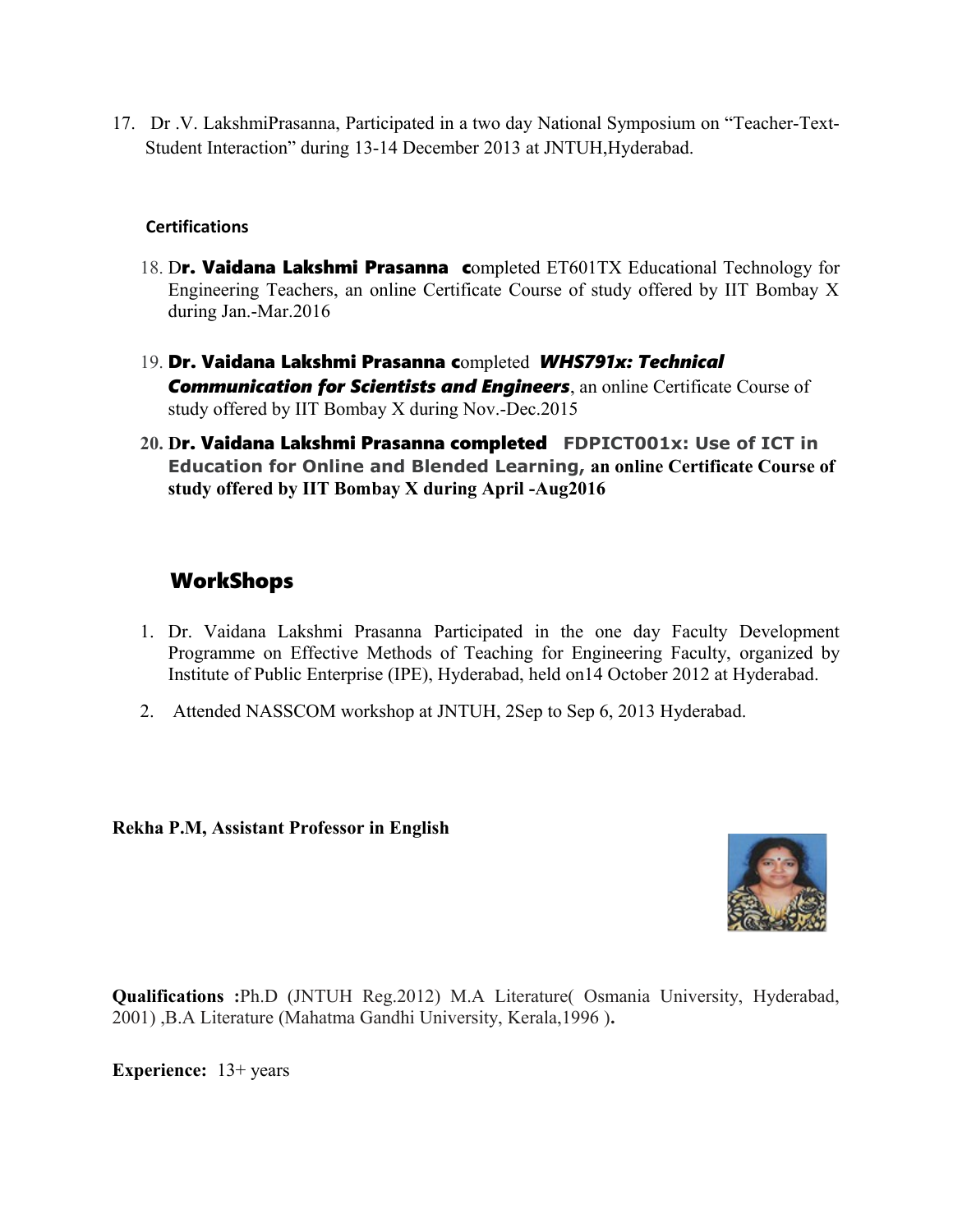**Research Interest:** American Literature

# **Conference Proceedings In ternational**

1. Participated in the Three Days International Conference conducted by British Council and English Foreign Languages university, Hyderabad on English Language Teacher Education in a Diverse Environment in 2013

No.Of Journal publications

2. Rekha.P.M, **Human Circumscription in decoding the sense of grace :A Study of O'Connor's short stories "The River" and "A Temple of the Holy Ghost " Literacy endeavour** International Journal ISSN 0976299X 10/4/2015

# **P.Sujeetha Rao, Asst.Professorin English**

**Qualifications :**Ph.D ( Indian Literature pursuing, reg OU 2013), M.A Lit ( English Language

Teaching) (OU Hyderabad-2003) , B.Sc (Computers) (OU Hyderabad-1997)

**Experience :**13 years

**Research Interest:** Modern Drama

**No. of Journal Publications/Conference Proceedings:** 01



**1. " The theme of Women Subjugation and Gender Inequality in Manjula Padmanabhan's play Lights out" in International Journal of English Language Literature and Humanities ,Vol III Issue IX pg 45-49, Nov 2015**

# **Certifications**

 **1.** Post Graduation Certificate in Teaching English (EFLU Hyd-2006).

2. Certificate Programme in " **Enriching Soft Skills and Communicative Skills**" conducted by OUCIP,OU. (June 2013).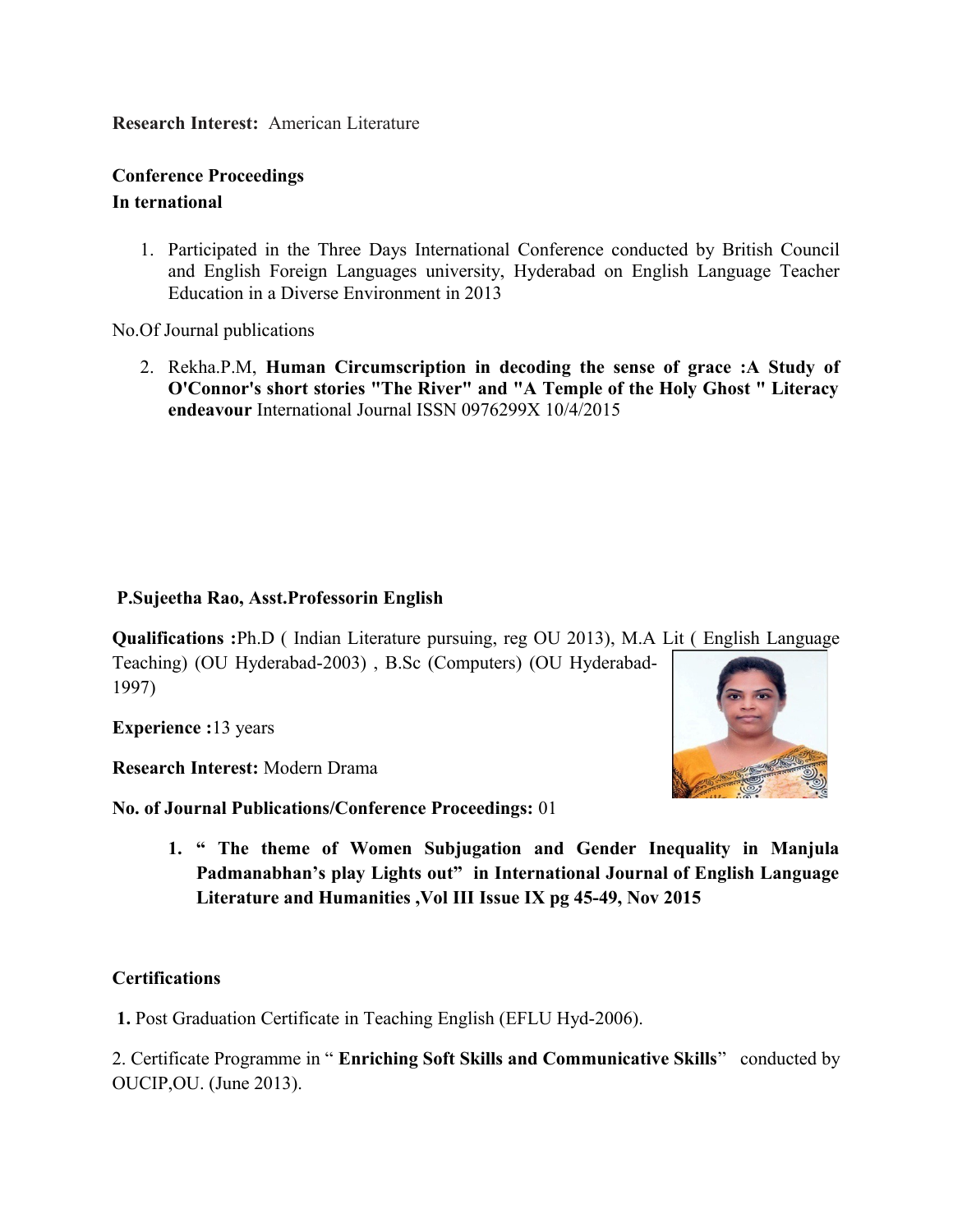# **Conference proceedings 03**

# **Journal Publications:**

# **International:**

1. " Women subjugation and gender inequality in Manjula Padmanaban's play Lights Out " in International Conference on English Language and Literature : Reading and Reflections conducted at GITAM University on 7-8 August 2015

# **National**

**1. "**The Frontiers of English Literature & The Patterns of English Language Teaching" organized by MGIT Hyd. (9 & 10 Nov, 2012). "English for Engineers acts as a tool to build a career"

# **International**

1. International Conferences conducted by EFLU in Collaboration with British Council 2010,2011&2013.

# **R.LakshmiKanthi**, **Asst**. **Professor in English**

**Qualifications :** PhD (English) (JNTU-H, in progress, Registered 2010), PGCTE (EFLU, Hyderabad), M.A(EnglishLitt.) (AndhraUniversity,1983),B.A(English Litt)(AU, 1981) **Experience: 28** years



**Research Interest:** Contemporary Indian Writing in English & Common wealth Literature

# **No. of Journal Publications/Conference Proceedings:** 4

# **Conference Proceedings International**

- **1.** Lakshmi Kanthi R, '**JhumpaLahiri's "Unaccustomed Earth" : A panacea for multicultural and global inhabitants'**, An International Conference conducted by Osmania University Centre for International Programmes& Indian Society for Commonwealth Studies.
- **2.** International Conferences conducted by EFLU in Collaboration with British Council 2010,2011&2013

# **National**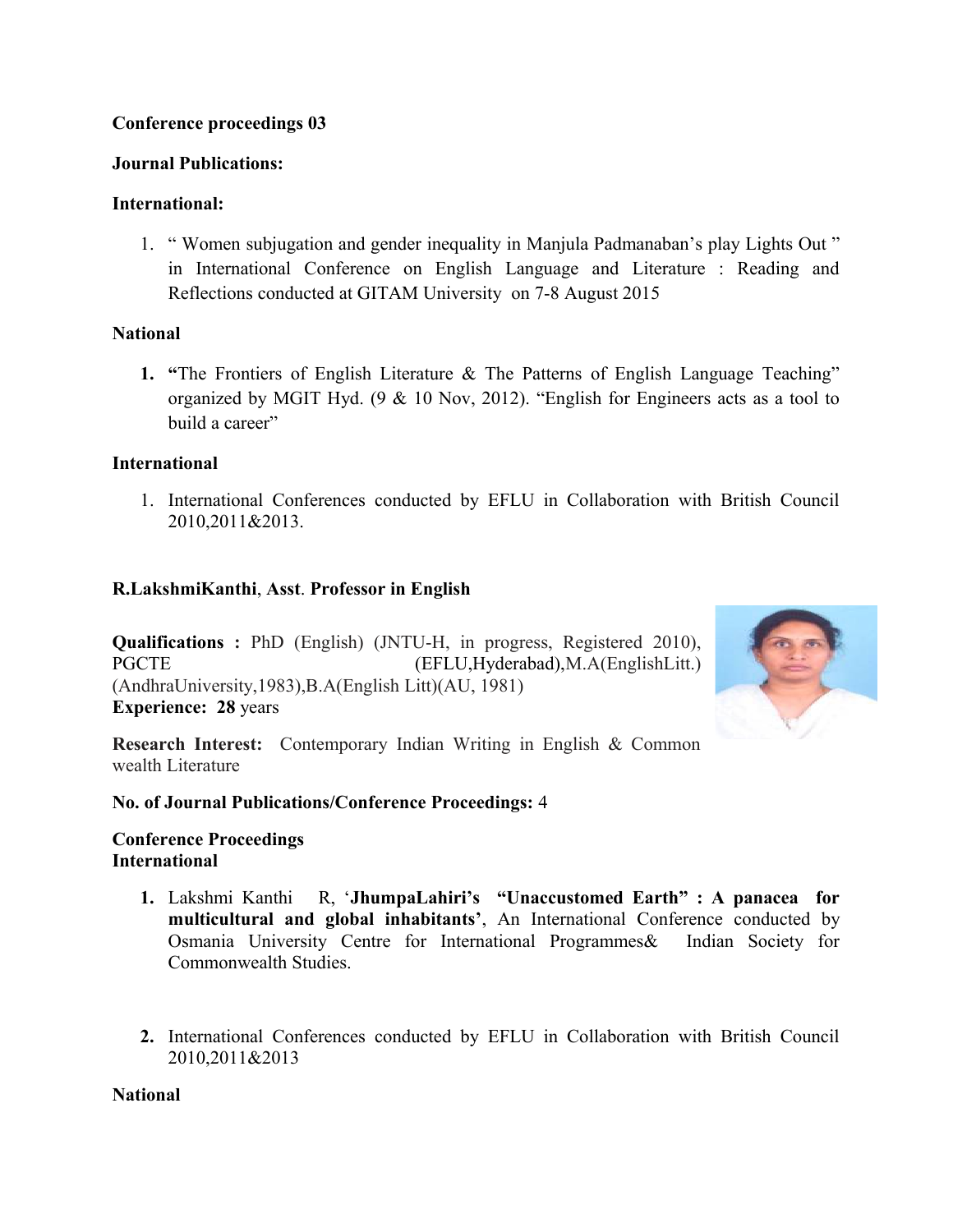1. Lakshmi Kanthi R , "**Portrayal of evolution of second –generation female immigrants: JumphaLahari's "Temporary Matter" and "Blessed House"** , a national conference on **Rethinking the Role of Humanities in Technical Education Pedagogies and Possibilities** (October 18-19, 2013) Organized by Department of Languages and Humanities BITS Pilani, Hyderabad campus

2. Lakshmi Kanthi. R, "**Use of Internet in Teaching English Language**" -An **Analysis**, a national conference On '**A Paradigmatic shift in ELT: Empowerment of the English Classroom**'(1&2 February2013) conducted by VasavicollegeofEngineering, Ibrahimbagh, Hyderabad.

3**.** Lakshmi Kanthi. R,**Significance of English and Employability Skills for Engineering Students,**a national conference on**The Frontiers of English Literature &The Patterns of English Language Teaching**(9 - 10 November 2012)Organized by Discipline of English Studies, Dept. of M & H ,Mahatma Gandhi Institute of Technology Gandipet, Hyderabad &ELTAI, Hyderabad Chapter

# **Mr. M. Aravinda Kumar, Asst. Professor in English**

**Qualifications:**

Ph.D (HRM, Acharya Nagarjuna University in progress, Registered in



Diploma in Communicative English (University of Hyderabad, 2008), B.A. English Literature

(Sri Krishna Devaraya University, Anantapur), M.Phil (ANU, Guntur 2010), MHRM (ANU,

Guntur 2008).

**Experience: 8** years

**Research Interest:** Training Practices

## **Journal Publications / Conference Proceedings: 3**

- 1. Participated and paper presented on "The influence of HRD in APTDC- An Analysis in a national conference conducted by Acharya Nagarjuna University, Guntur in 2008. (ISBN: 978-81-922783-3-9)
- 2. Partcipated and presented a paper on "Ethical practices in Hiring- Role Played by Various Hiring Authorities" in a national conference on "Management Practices in Global Perspective" at Yogi Vemana University, Kadapa in the year 2012.

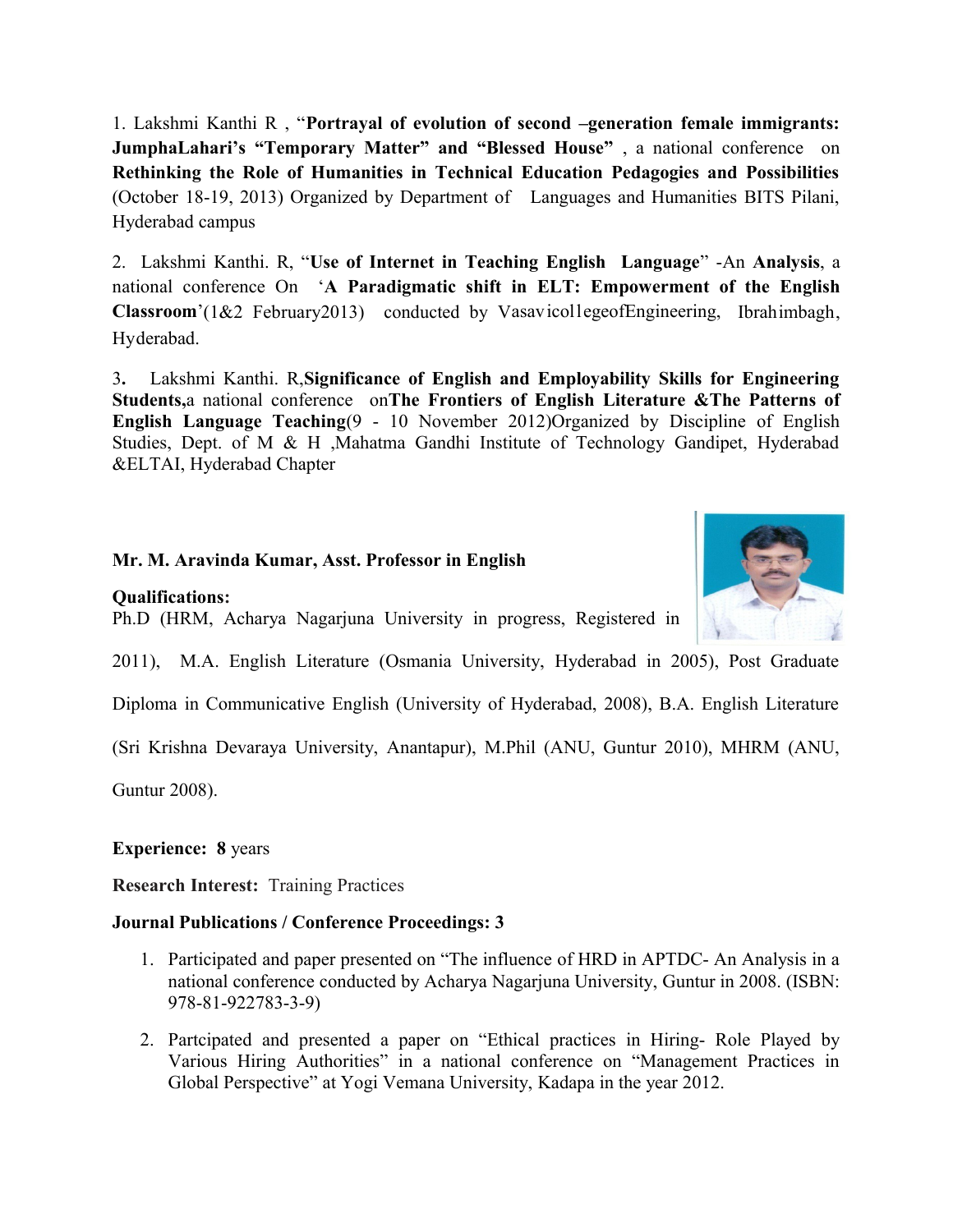3. Partcipated and presented a paper on "Recent Trends in HR of Indian Youth Segement: Adapting to Global Scenario" in a national conference on "Changing Scenario of HR in India" at Acharya Nagarjuna University, Guntur in 2012.

# **M.V.Sreekantha Reddy,**



# **Asst.professor (Mathematics-BS Dept)**

**Qualifications:**Ph.D(AppliedMathematics) (Rayalaseema University,Kurnool, in progress, Registered 2009), M.Sc(Tech) (Systems Theorey and Industrial Applications) (JNTU University, 1998), B.Sc (MPC) (SVU, 1995)

**Experience:** 15 years

**Research Interest:** Fluid Dynamics

# **No. of Journal Publications/Conference Proceedings:** 6

## **Journal publications**

## **International**

- 1. M.V.Sreekantha Reddy "**Effects of chemical reaction, radiation and thermo-diffusion on convective heat and mass transfer flow of a viscous dissipated fluid in a vertical channel with constant heat flux** "in Advances in Applied science Research,Pelagia Research Library,2012,3(5),pp :3032-3044,ISSN:0976-8610.
- 2. M.V.Sreekantha Reddy "**Effect of Hall Currents on The Convective Heat and Mass Transfer of a Viscous Electrically Conducting Fluid through a Porous Medium Confined in a Rotating Horizontal Channel in the Presence of Heat Sources**" in International Journal of Emerging trends in Engineering and Development, Issue 2,Vol.6,September 2012,pp :691-706,ISSN:2249-6149.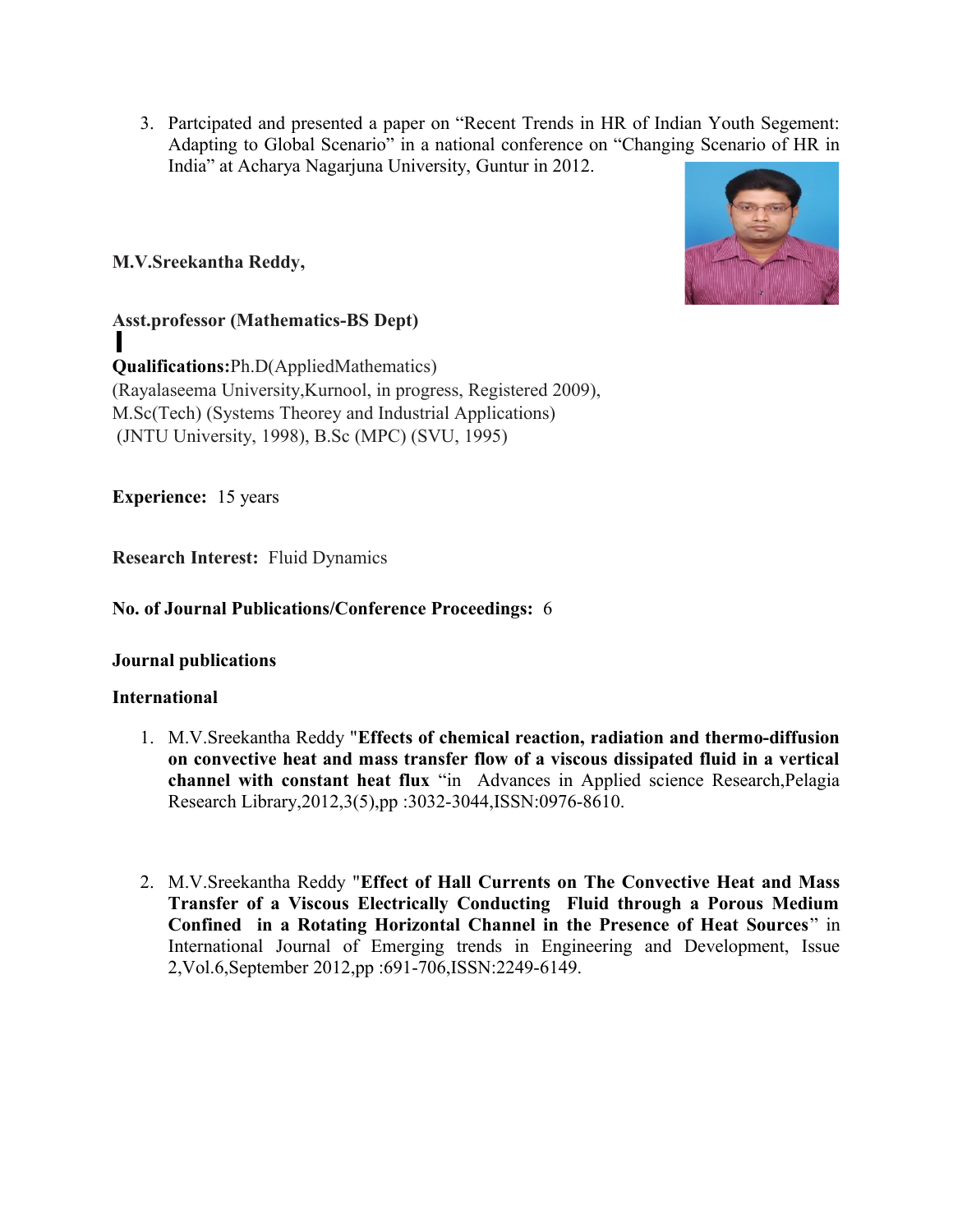3. M.V.Sreekantha Reddy "**Effect of Chemical Reaction and Thermo-Diffusion on Non-Darcy Convective Heat and Mass Transfer Flow in A Vertical Channel With Heat Sources**" in International Journal of Mathematical Archive-3(9), 2012, pp:3380- 3392,ISSN:2229-5046.

# **Conference Proceedings**

## **National**

- 1. M.V.Sreekantha Reddy, ''**XVII congress of Andhra Pradesh Society For Mathematical Sciences and National Conference on Mathematical Modelling in Emerging Technologies** held from  $13<sup>th</sup> - 15<sup>th</sup>$  Feb 2009 at Malla Reddy Engineering College,Secunderabad
- 2. M.V.Sreekantha Reddy, ''**XVIII congress of Andhra Pradesh Society For Mathematical Sciences and National Conference on Mathematical Solutions Using Soft Computing for Problems in Science and Technology** held from  $11<sup>th</sup> - 13<sup>th</sup>$ December 2009 at Mrs.A.V.N College,Visakhapatnam.
- 3. M.V.Sreekantha Reddy, one week national workshop on **"Mathematical Modelling for Performance Oriented Heuristic Techniques and its Applications To Industry"** held at M.S.Ramaiah Institute of Technology, Bangalore from  $7<sup>th</sup>$ -11<sup>th</sup> December 2009.



# **B Umamaheswara Rao, Assistant Professor in chemistry**

**Qualifications: PhD** (Chemistry (Andhra University, in progress registered 2010), M.Phil (Engineering Chemistry) (Andhra University College of Engineering(A), Andhra University, 2001), M.Sc (Applied Chemistry) (Andhra University College of Engineering (A), Andhra University, 1999), B.Ed (Madhurai Kamaraj University, Madhurai, 1996).

**Experience: 11** years (Teaching), 2 Years (Industry) and 1 year Senior Research Fellow in AU

**Research Interest:** NP, Isolation, Chemical Synthesis and Bio-assays, Environmental analysis, EIA and modelling.

**Journal Publications/Conference Proceedings: 8**

**Journal publications**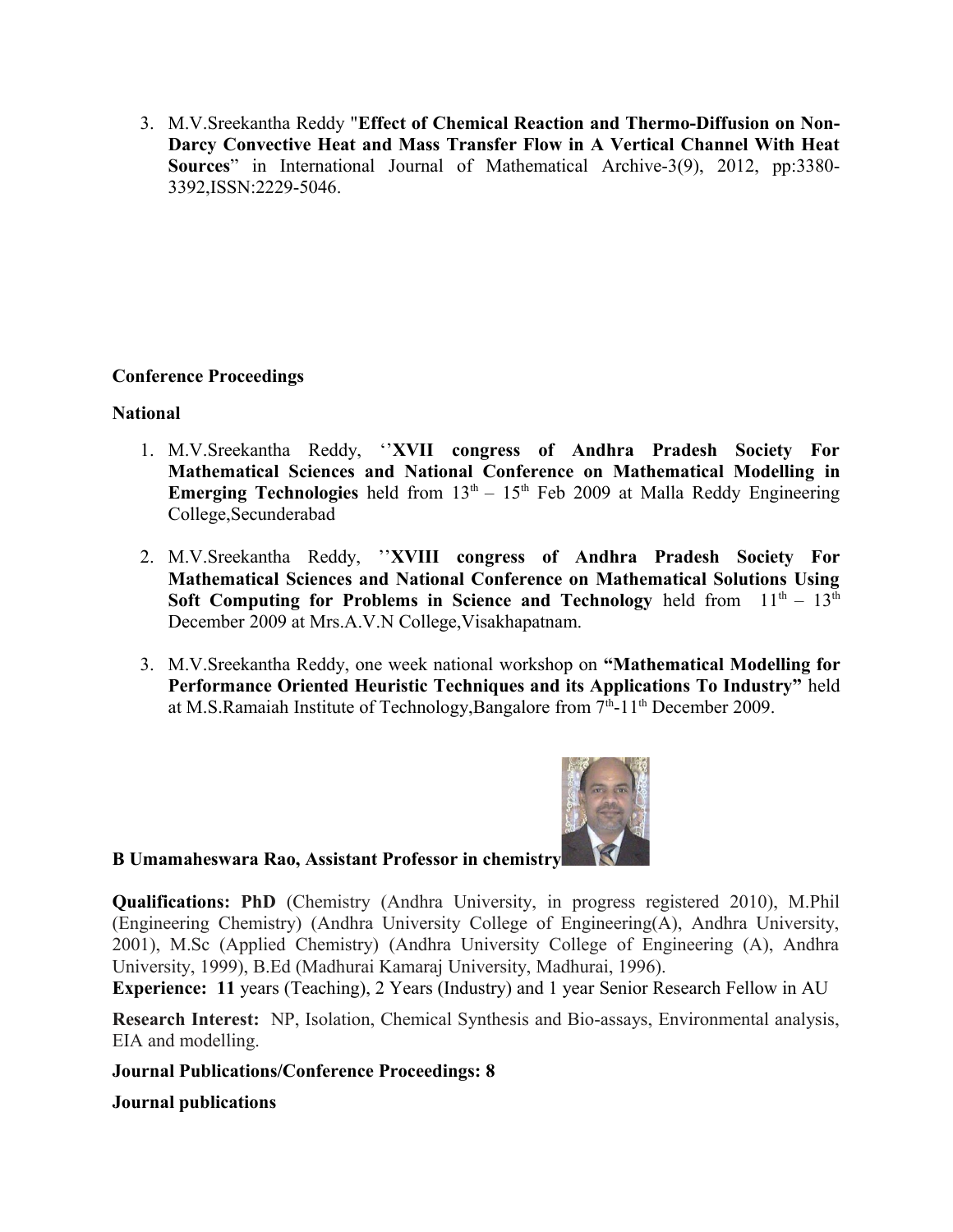#### **International**

1. International Journal of Pharma and Bio Sciences , **SYNTHESIS, CHARACTERISATION, DNA INTERACTION AND CLEAVAGE ACTIVITY OF A NOVEL SERIES OF ISOMERIC PYRIDYL-TETRAZOLE COBALT (II) COMPLEXES,** Int J Pharm Bio Sci 2015 April; 6(2): (B) 1233 – 1242.

#### **National**

1. Dr M Venkaiah, B Umamaheswara Rao, Bruguiera cylindrical(L.)Rhyzophora apiculata BL in sarada and Varaha estuariesnof Andhra Pradesh, AP Academy of Sciences, 2002.

2. Journal of Chemical and Pharmaceutical Research, 2015, 7(3):1907-1911, **Synthesis, structure elucidation and DFT studies of a new isomeric pyridyl-tetrazole derivative**, ISSN : 0975-7384, J. Chem. Pharm. Res., 2015, 7(3):1907-1911.

## **Conference Proceedings**

#### **International**

**1.** Physio-chemical microbial activity of agaricus bifcores, International conference on colligence of computer science and Biotechnology, Andhra University, Visakhapatnam, 2009.

#### **National**

1.Physio-chemical properties of Gosthani river surface waters AP Science Congress, Osmania University, Hyderabad, 2008.

- **2.** Economical Importance of Mangroves of North Coastal Andhra Pradesh, Indian Science Congress, Shillong, 2009.
- **3.** Spectral, electrochemical behaviour of Alprazolam and Voltammetric assaying of pharmaceutical formulation, Journal of Chemical and Pharmaceutical Research, 2015, 7(2):766-771ISSN : 0975-7384 CODEN(USA) : JCPRC5, 2014
- **4.** Spectral, electrochemical behaviour of Alprazolam and Voltammetri assaying of pharmaceutical formulation in Journal of Chemical and Pharmaceutical Research, 2015, 7(2):766-771 ISSN : 0975-7384, J. Chem. Pharm. Res., 2015, 7(2):766-771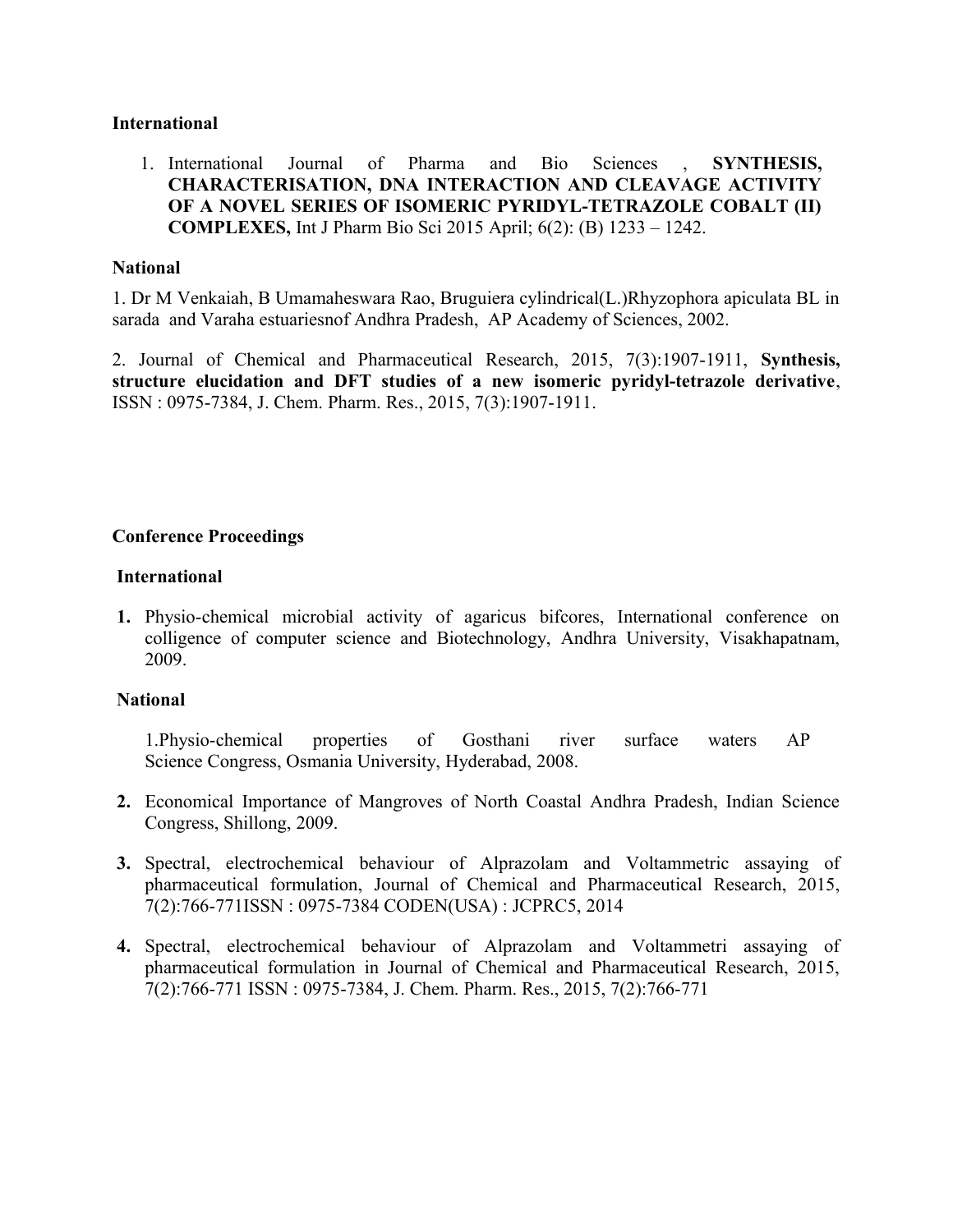

Name: Ms. K.Kalpana

# Designation: AssistantProfessor of Humanities&Basic Sciences

| Qualifications                 |  | : M.Sc, (Ph.D)(Chemistry JNTU-H, in progress registered 2012).             |  |  |  |
|--------------------------------|--|----------------------------------------------------------------------------|--|--|--|
|                                |  | Area of Specialization: Organic & analytical chemistry                     |  |  |  |
| Area of Interest               |  | Synthesis of chemical compounds, analytical & spectroscopic<br>Techniques. |  |  |  |
| Teaching Experience : 10 years |  |                                                                            |  |  |  |
| Conference Proceedings: 2      |  |                                                                            |  |  |  |

# **Conference Proceedings:**

1. International Conference on "**Trend setting innovations in chemical sciences and technology-Applications in Pharma industry"**, at CCST, IST, JNTUH, Hyderabad from  $16^{th}$  -18<sup>th</sup> Dec 2015.

Title1: "Synthesis and biological evaluation of combretastatin –urea derivatives as anti-cancer agents" from  $16<sup>th</sup> -18<sup>th</sup>$  Dec 2015 CCST, IST, JNTUH, Hyderabad.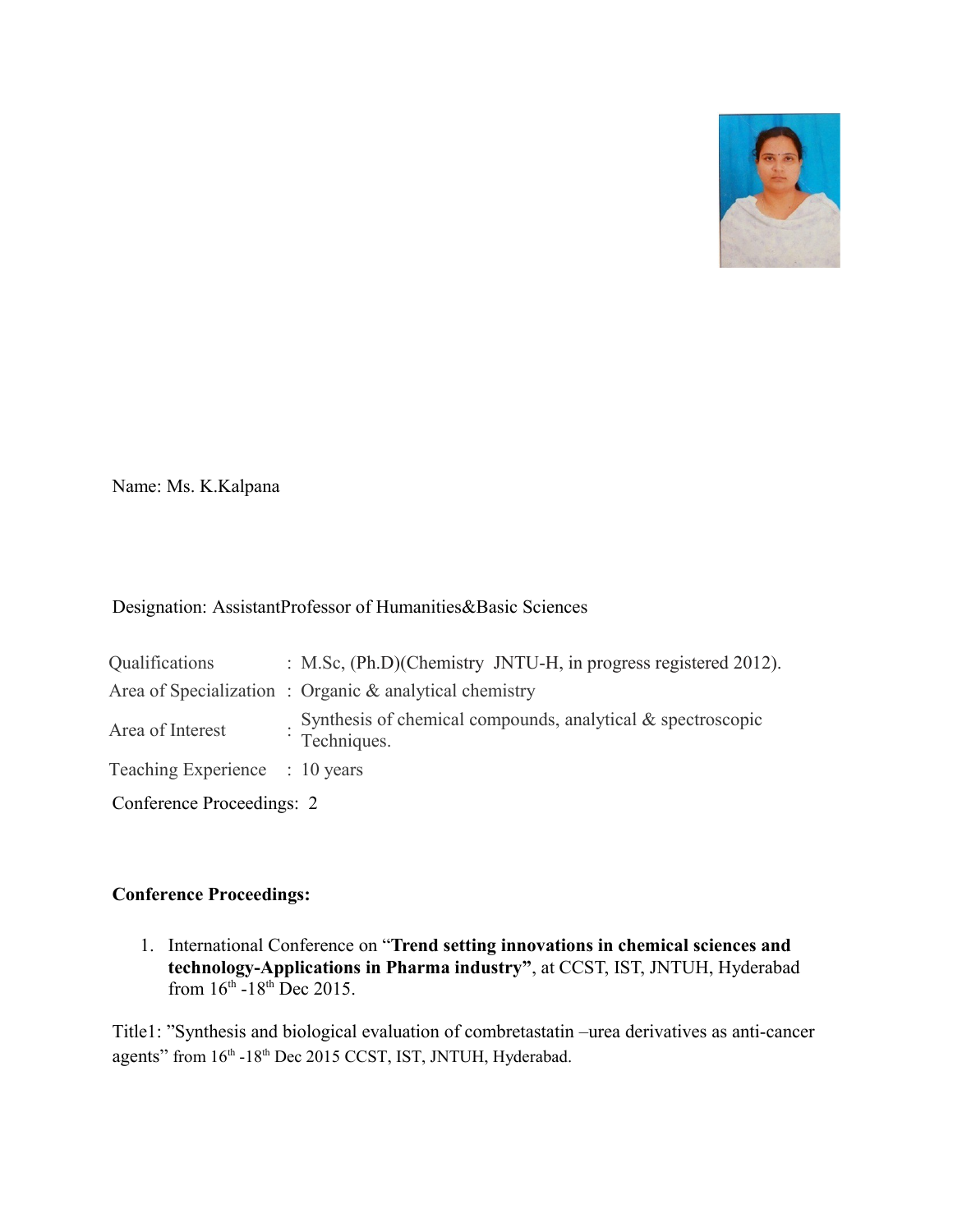Title2:"A Concise Stereoselective total synthesis of Verbalactone" from 16th -18th Dec 2015 at CCST, IST, JNTUH, Hyderabad.

Name: Mr.J .KISHORE BABU



# Designation: AssistantProfessor ,Dept of physics (BS)

| Qualifications                             |  | PhD(Physics)(Acharya Nagarjuna-<br>University, Guntur, in progress, Registered in 2014)<br>M.Sc(Physics)(Acharya Nagarjuna-<br>University, Guntur, 2005) |  |  |  |
|--------------------------------------------|--|----------------------------------------------------------------------------------------------------------------------------------------------------------|--|--|--|
| Area of Specialization : SolidStatePhysics |  |                                                                                                                                                          |  |  |  |
| Area of Interest                           |  | : Luminescence, Crystal Growth                                                                                                                           |  |  |  |
| Teaching Experience                        |  | $: 10$ years                                                                                                                                             |  |  |  |
| Conference Proceedings: 4                  |  |                                                                                                                                                          |  |  |  |